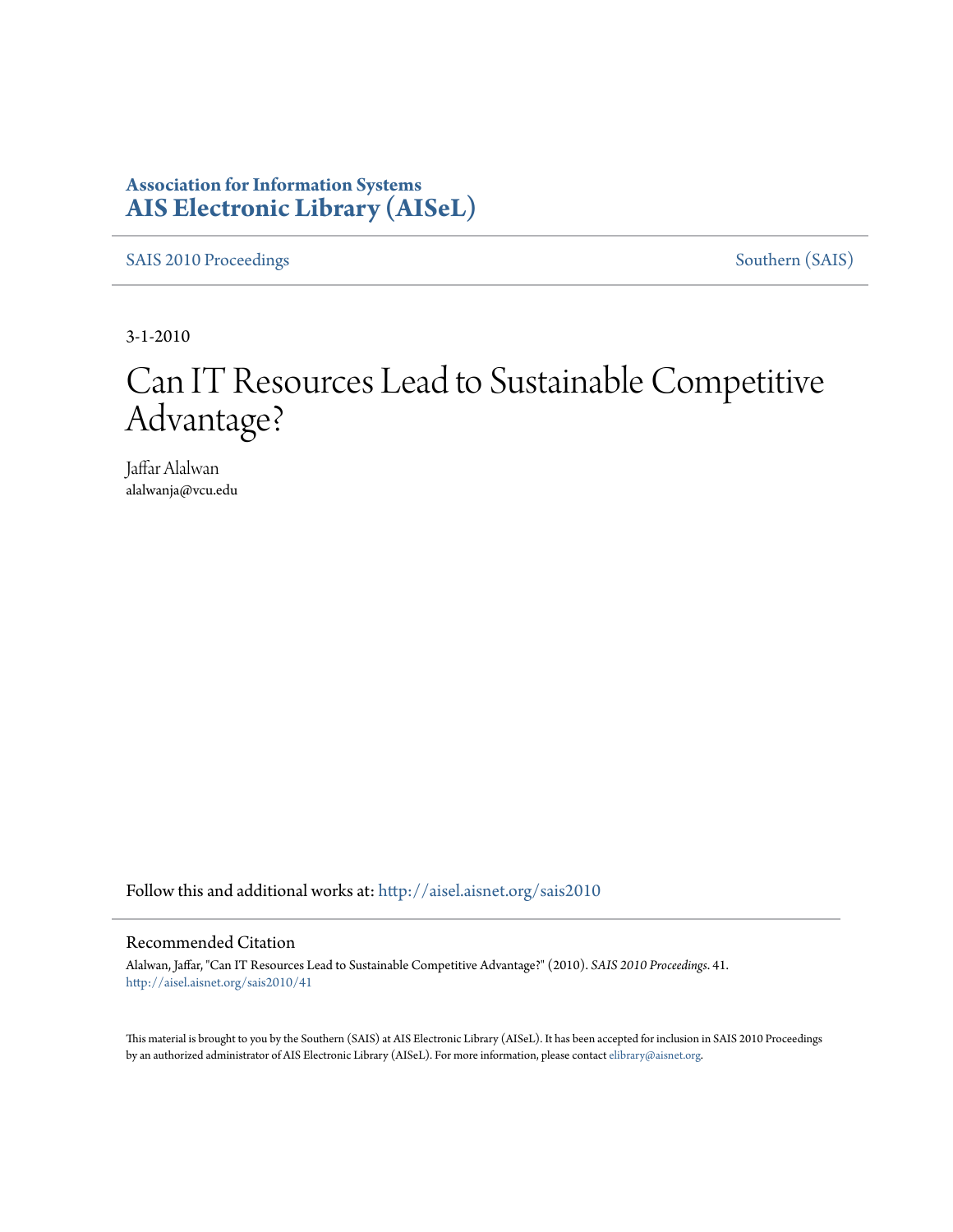## **CAN IT RESOURCES LEAD TO SUSTAINABLE COMPETITIVE ADVANTAGE?**

#### **Jaffar Alalwan**  Virginia Commonwealth University, PhD Student alalwanja@vcu.edu

#### **ABSTRACT**

Gaining sustainable competitive advantage (SCA) is a desire for almost every organization; however, acquiring such advantage is not an easy task. Many organizations implement information technology (IT) systems to be competitive in the market, and many researchers have examined the link between IT and SCA. Organizations need to focus not only on IT resources but also on how to manage these resources to be competitive in the marketplace. In this paper, a new model is proposed based on resource-based view and strategic alignment model. By linking strategic IT resources to alignment mechanisms, this model shows the ability of IT as a facilitator in gaining competitive advantage.

#### **Keywords**

Resource-based view, alignment, sustainable competitive advantage

#### **INTRODUCTION**

Organizations want not only to gain competitive advantages, but also want these advantages to last for the longest possible time. Many IT applications offer the possibility for competitive advantage, however, over time competitors will be able to imitate these applications; they become a prerequisite for doing business, and the competitive advantage only lasts a short time. Some IT applications may provide only limited advantages to the first movers before competitors copy these applications (Vitale, 1986). Many competitors are not only imitating the applications, but also hire the same contractors and outsource to the same vendors (Ross et al., 1996). Nevertheless, many firms like Wal-Mart and Federal Express have established that the ability "to apply IT to business opportunities" enhances their competitiveness (Ross et al., 1996). These firms have the ability to apply IT applications for continually changing business opportunities.

The objective of this paper is to investigate the concept of IT as a facilitator of competitive advantage. This investigation is accomplished by designing a new model based on the literature of the resource-based view (RBV) and the strategic alignment model (SAM) (Henderson & Venkatraman, 1999). This proposed model should be useful for both researchers and practitioners in that it will expand the researchers' mindset to include not only IT resources but also alignment mechanism when thinking of maintaining SCA, and offer practitioners a greater chance of gaining SCA.

Competitive advantage is defined as gaining a return-on-investment (ROI) above the industry average (Porter, 1985). According to (Barney, 1991), a competitive advantage is implementing an effective strategy not "simultaneously" implemented by current or future competitors. Sustained competitive advantage is implementing an effective strategy not "simultaneously" implemented by current of future competitors and those competitors being unable to "duplicate" the advantages of this strategy. "A competitive advantage is sustained only if it continuous to exist after efforts to duplicate the advantage have ceased" (Barney, 1991). We can say a firm has a SCA when it is implementing a strategy not implemented by its competitors at the same time, and where these competitors face "significant disadvantages" in getting the necessary resources to implement the strategy (Mata et al., 1995). We should keep in mind that most innovative application of IT will turn to strategic necessities that most companies need to have, and in rare conditions the innovative application will be SCA. Strategic necessity is the IT investment that is implemented not for competitive advantage but because it becomes an important part of doing business.

The rest of this paper is arranged as follows: Section 2 is a literature review; section 3 is an overview of RBV; section 4 is the proposed model; and finally we conclude in section 5 with a summary of results and future directions.

#### **LITERATURE REVIEW**

There are many studies that attempted to link IT resources and the firm's performance (Wade and Hulland, 2004). Ross et al., (1996) suggested that the combination of three IT assets, namely IT human resources, technology base, and relationship,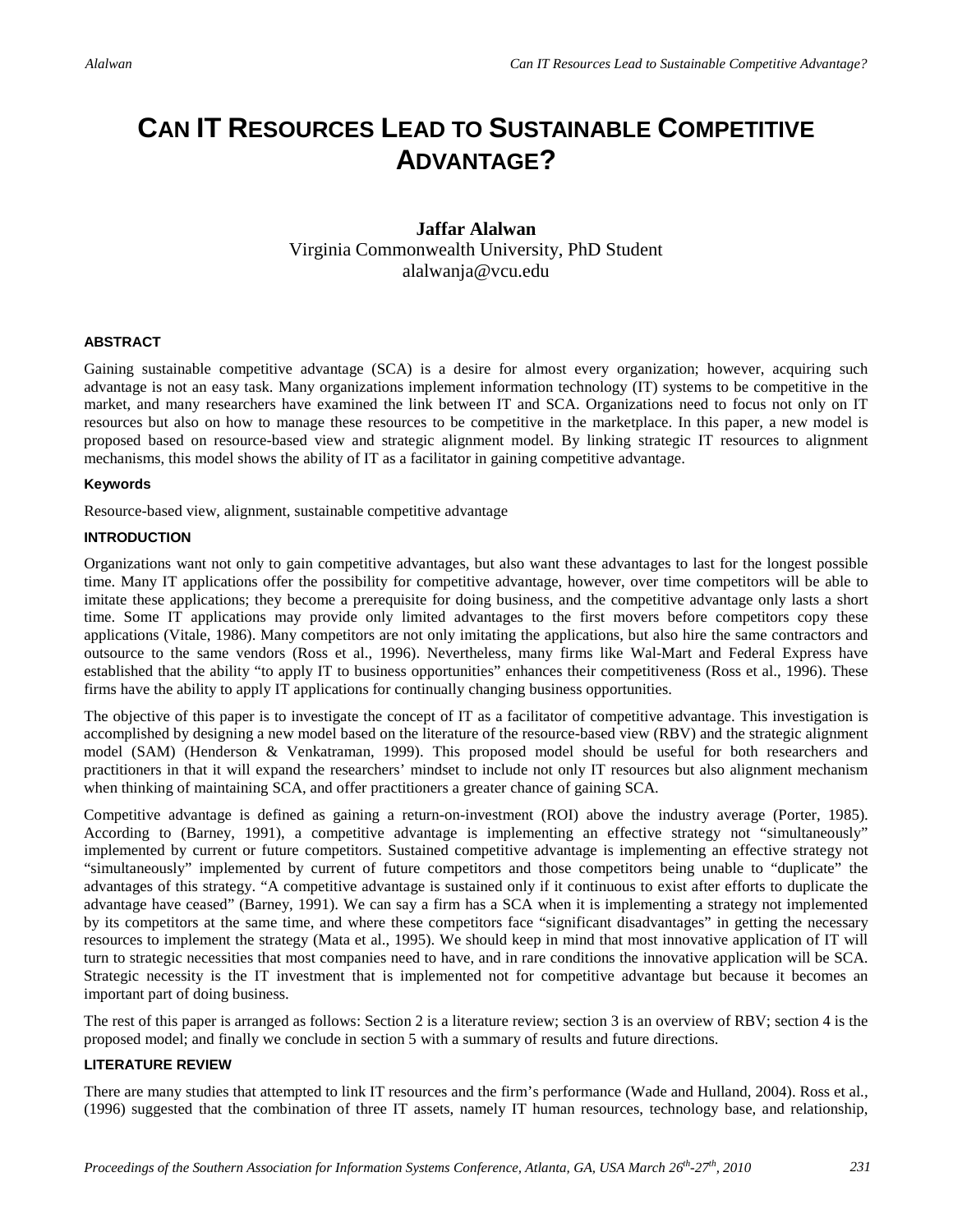determine the quality of IT delivery, development, and support processes. They argued that the difference is not in the technologies itself but in these three IT assets and how they are implemented in the firm. Clemons and Row (1991) developed a resource-based theory arguing that differences in strategic resources among firms to develop IT innovation are important to maintain SCA. They proposed the "strategic necessity" hypothesis which means IT alone cannot lead to SCA; however it may assist other resources to acquire SCA. Neo (1988) asserted that "existing systems" are important for implementing IT for competitive intentions.

On the other hand, there are only few studies that found that IT has either negative effect on competitive advantage (Warner, 1987), or found that IT has no effect on performance (Venkatraman and Zaheer, 1990; Sager 1988). The majority of the findings show IT has positive impact on acquiring competitive advantage (Kettinger et al., 1994; Feeny and Ives 1990; Clemons and Weber, 1990; Li and Ye, 1999; Clemons and Row, 1991; Schwarzer, 1995; Bharadwaj, 2000)

Some researchers found that IT management is the important key to get SCA. For example, Ray et al. (2001) found that managerial IT skills improved performance of customer service; Mata et al. (1995) adopted resource-based theory to explore whether IT can lead to SCA, and if so, how this can be done. After discussing the theory assertions, the relationship between SCA and the five IT attributes: customer switching costs, access to capital, proprietary technology, technical IT skills, and managerial skills; the authors concluded that only managerial IT skills are likely to lead to SCA. In addition, Pereira (1999) tried to explore whether enterprise resource planning (ERP) technology provides SCA. He found that ERP could lead to SCA if high management skill is applied. Implementing ERP is not enough; changing the organizational culture toward team work, and changing business processes to fit ERP capabilities are required. Also, Waserman, Pagell, and Bechtel (1999) examined the source of competitive advantage from an across-functional perspective; they argued that high performance results from well managed organizational capabilities include tangible assets and intangible assets.

#### **OVERVIEW OF RESOURCE-BASED VIEW**

The focus of RBV is resources. Resources include everything in the organization that benefit both the customers and the organization. One classification of resources is tangible and intangible resources. These resources include communication within an organization, and manager's skills (Waserman, Pagell, Bechtel, 1999). Another classification is to human resources (e.g. chief executive commitment), business resources (e.g. suppliers relationships), and IT resources (computer hardware) (Thomas and Anne, 1997); IT resources are an important aspect for getting and maintaining SCA. Clemons and Row (1991) defined them as "any long-lived productive capability" which includes tangible assets such as databases and hardware, and intangible assets such as IT skills, patents, and managerial expertise.

The firm consists of different types of resources such as business and technical resources. In order for these resources to lead to a competitive advantage, they should possess unique characteristics, and in which case they become strategic resources. Also, these strategic resources are called "distinctive competence" (Hayes and Wheelright, 1984), "competitive advantage" (Porter, 1985), "asset stock accumulation" (Dierickx and Cool, 1989), "capabilities" (Stalk, Evan, and Schulman 1992), and "core capabilities" (Clark, Holloway, and Wheelwright, 1994). In order to understand these resources, we need to understand their unique characteristics. For example Barney (1991) listed four of them: value, rareness, inimitability and nonsubstitutability:

Rareness and heterogeneity mean that strategic resources are not the same among firms but are unique. A unique IT resource is a prospect source of competitive advantage and firms need to build their strategies around these unique capabilities. As Clemon and Row (1991) argue, "Information technology can lead to sustainable competitive advantage when it is used to leverage differences in strategic resources". Valuable resources are valuable when they help in implementing strategies that improve the firm's efficiency. Non-substitutability means that the resource should have no substitute in order to lead to SCA. If there is any other substitute that lead to the same strategy, the first resource loses its ability to lead to SCA. Immobility (inimitability) means these differences among resources should last for long time (Wernerfelt, 1984); if the resources are mobile, then they can easily be acquired by competitors, so SCA can not be obtained when strategic resources are evenly distributed (homogeneity) across competing firms and are highly mobile (Barney, 1991).

For example, the technological applications, such as knowledge bases, and inventory applications, all provide future opportunities; these applications might not be unique and they are easy to copy, but at the same time these applications might rely on unique infrastructure that competitors face a cost disadvantage in imitating such infrastructure (immobility). Thus a follower can copy the application of the first-mover, but will not be able to copy the original distinction that the system relies on for success (Feeny and Ives, 1990). According to Mata et al, (1995), "if a firm without a resource or capability does face a cost disadvantage in obtaining, developing, and using it compared to a firm that already possesses that resource (i.e., resource immobility), then the firm that already possesses that resource can have a sustained competitive advantage". In fact, if this differentiation of the infrastructure is really a unique advantage, it would be very hard for a competitor to challenge.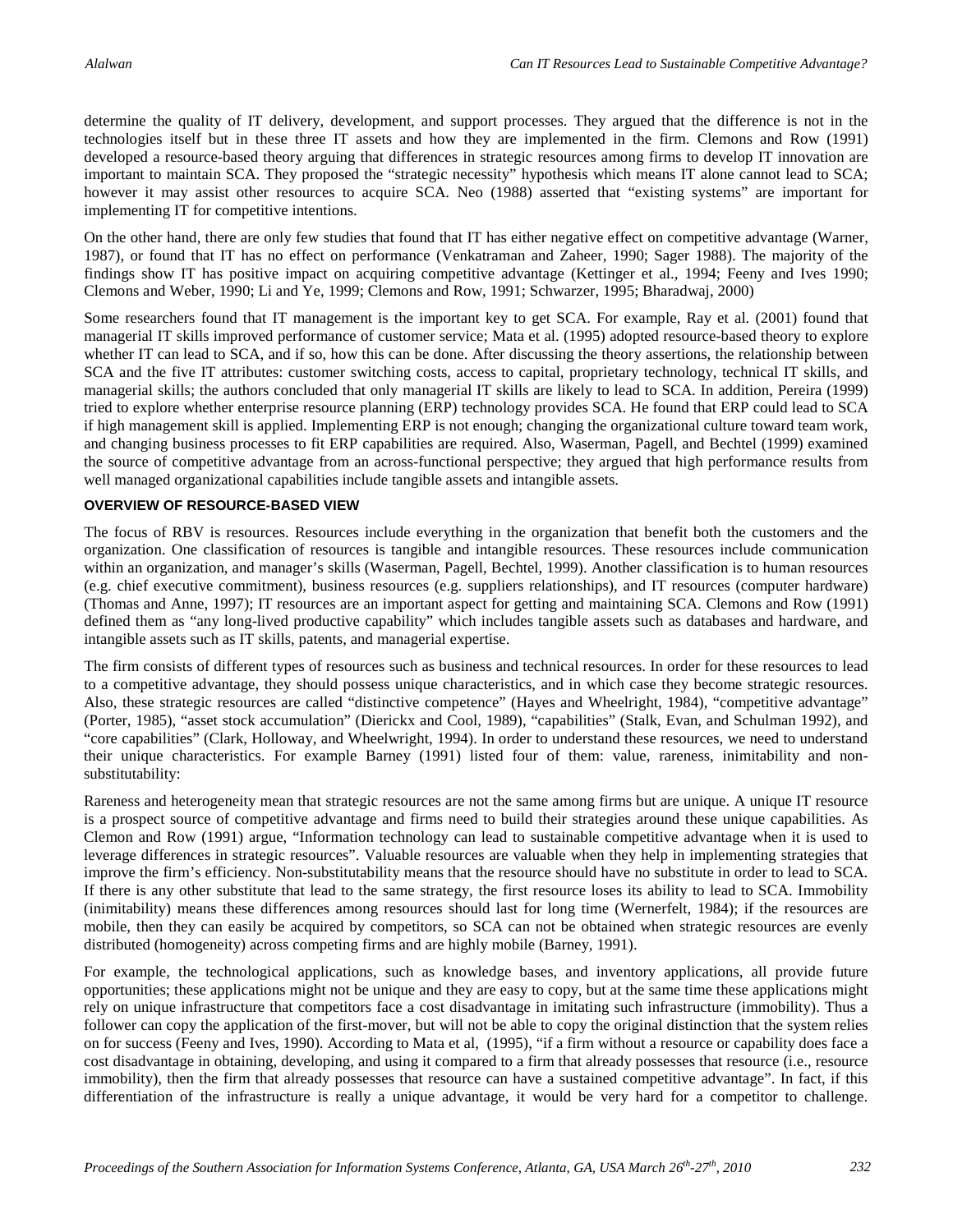Resources uniqueness is not only critical, but also a firm's structure uniqueness is important as Clemons and Row (1987) argued that the advantage of the application comes from "unique structural characteristics of the innovating firm".

#### **PROPOSED MODEL**

The proposed model (figure 1) focuses on two important pillars; the first one is the dual ability of IT resources to support and to be supported by the corporate strategy, and to enable the IS application strategy. The Second pillar is implementing SAM (Henderson & Venkatraman, 1999) between the internal and external entities of the organization.



**Figure 1: A Model Links IT Resources to Alignment Requirements and SCA**

#### **IT Resources and IS Application Strategy**

IT is an important component of firms' strategy. The 'enable' link between IT resources and information systems (IS) application strategy in figure 1 means that strategic IT resources should enable important business strategies to acquire SCA. According to Porter (1985), in order to have a competitive advantage, there are three generic competitive strategies: cost leadership, differentiation, and focus. Other researchers expanded these three to include more strategies; for example, Barney (1997) noted that IT resources might be used to implement different types of strategies such as cost leadership, product differentiation, vertical integration, and strategic alliance strategies. If these resources are heterogeneous and immobile among competing firms, these resources have the potential for SCA. IT resources might have the ability to enable a unique strategy that lead to SCA. IT can be used to develop product quality, improve customer service, or decrease costs (Clemons and Row, 1991).

A clear cost leader is Wal-Mart; careful management of inventory systems at Wal-Mart led to minimize storage costs. When a company is applying differentiation strategy, it will offer unique products or services that are valued by its customers. Again, IT resources have the ability to enable this strategy to acquire SCA. For example, FedEx differentiates itself from other competitors. As Keller, Sternthal, and Tybout (2002) noted, "this type of differentiation would be supported by FedEx's heavily promoted tracking capabilities, which distinguish it not only from fax and e-mail, but from other overnight delivery carriers as well".

As a general example, e-commerce firms have new strategies to sustain competitive advantage by implementing one or more of Porter's strategies (Lumpkin et al., 2002); the authors noted that, "the Internet offers overall cost leaders new ability to reduce costs in primary activities such as marketing and support activities such as purchasing"; the authors gave differentiation example from Dell Computer Corporation; Dell allows customers to configure their own computers according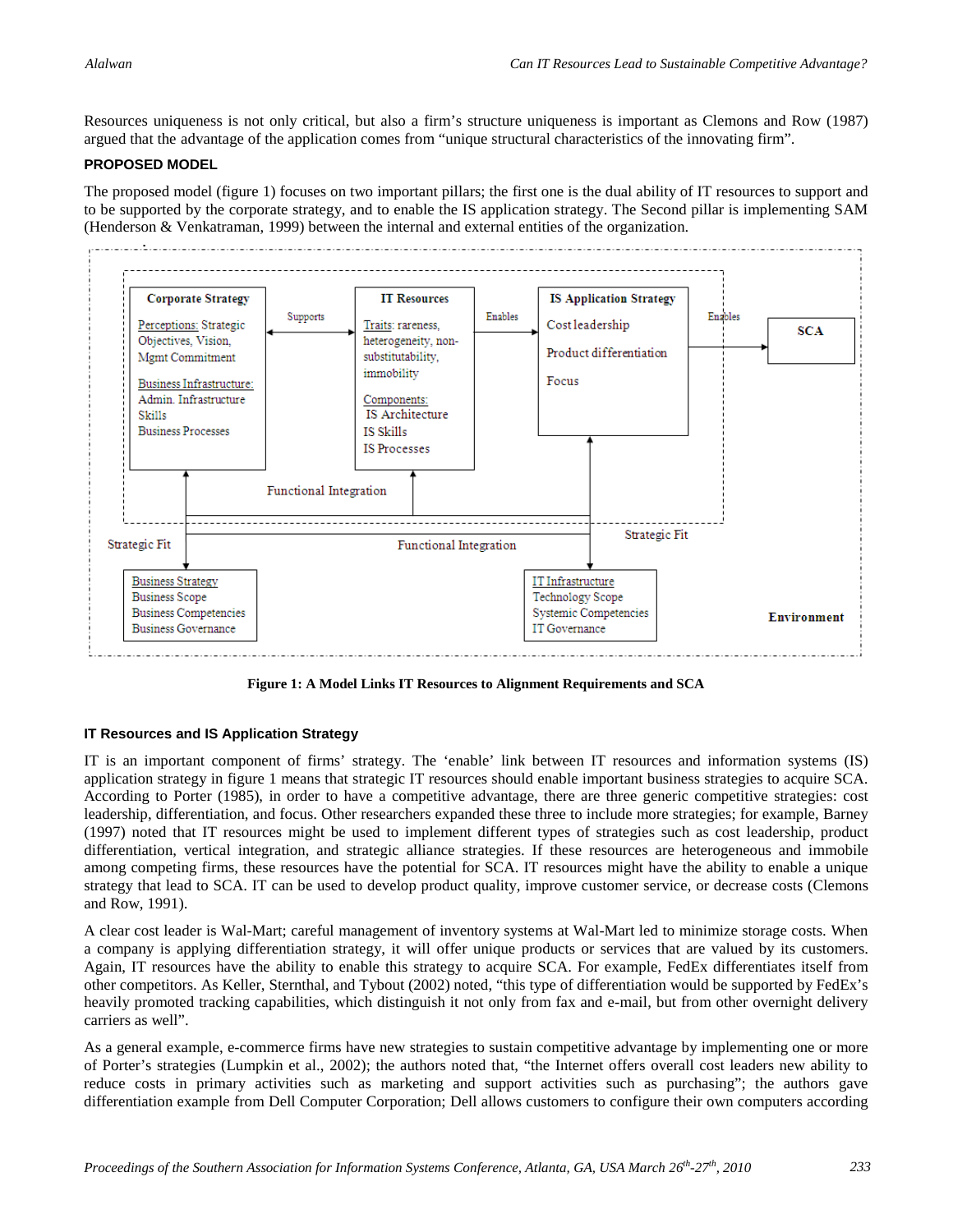to their specifications. Finally, a focus strategy is implemented when the firm is focusing on a particular geographic market, product line, or group of customers. By implementing focus strategy, the Internet has opened new markets for small firms to compete.

#### **IT Resources and Corporate Strategy**

The 'support' link between IT resources and corporate strategy in figure 1 means strategic IT resources should support and supported by the corporate strategy to gain SCA. The model focuses on two important aspects of the corporate strategy. The first one is strategic objectives, and the second one is top-management commitment as important part of the firms' vision.

IT should be used to support firms' objectives, for example IT can be used to meet internal and external customers' business objectives. As Thomas and Anne (1997) suggested that IT affects firms' strategies that have IT implications; so many IT researchers support strong relationship between IT and firms' strategies and the firms should integrate strategic power with IT capabilities (Beath and Ives 1986). Firms implement new systems to raise efficiency (e.g. reduce cost); IT programs should support a firm's strategic objectives. It is required by many IT researchers and consultants that firms should integrate IT with overall strategic planning efforts (e.g. Bakos and Treacy, 1986; Beath and Ives, 1986; Clemons and Row, 1991; Holland et al., 1992).

Top-management needs to be involved in "establishing IT priorities". This is why many firms are forming teams of senior manager to act as "IT steering committees" which express organizational strategies at corporate/business level and specify how IT supports them. Henderson & Venkatraman (1999) noted the strong relationship between the chief executive officer (CEO) commitment and successful IT implementation. CEOs need to support the need of IT, and communicate their IT vision to the organization's strategy. Neo (1988) reported the "management vision and support" as a factor that differentiates between successful IT implementation and unsuccessful IT implementation. Benjamin et al. (1984) talked about the concept of "senior management entrepreneur" who deals with IT as the heart of business thinking; these managers want to know how the firms' strategic decisions are affected by IT.

For example, top management support makes the required IT resources available for implementation. Integrating IT strategy with business strategy and process will be easier. In addition, there will be a guarantee of continuous IT investment over time (Kettinger et al., 1994). Without top management support, important projects may fail. For example, in 1992, Eastman Kodak had decided to implement SAP for its global operations and financial management; the project had been discontinued after two years; "key manager, including the chief financial officer, never fully supported the project". (Pereira, 1999)

#### **Required Alignment**

The importance of IS alignment has been confirmed by many research such as Porter (1985), and Kang et al. (2008). IS alignment is the bridge that links the IS view to different views in the organization and its environment (Avial, Goepp, and Kiefer, 2009). Alignment is one of the important factors that assist the recognition of strategic IT application (Neo, 1988). The corporate strategic vision should be aligned with the IS strategic vision and the IT products and services need to be aligned with the firm's strategic objectives.

Based on SAM (Henderson & Venkatraman, 1999), strategic alignment consists of two main parts: strategic fit and functional integration. Strategic fit determines the need for any strategy between external and internal domains while functional integration recognizes the need for strategy inside either an internal or external domain. There are two 'functional integration' links in figure 1; one is internal among IT resources, IS application strategy, and corporate strategy; the other one is external between IT infrastructure and business strategy. In addition, there are two 'strategic fit' links in figure 1; the first one is between internal IS application strategy and external IT infrastructure. The other one is between internal corporate strategy and external business strategy. Business and IT integration is very important for firms to accomplish their competitiveness (Wegmann, 2003). Firms need to have functional integration at the internal level and external levels. Strategic fit should be maintained between internal IS application strategy and external IT infrastructure, and between internal corporate strategy and external business strategy.

As Clemons (1986) suggests, consistency between IS management and strategic planning is important not only for selecting the IT opportunities, but also for protecting these opportunities. IS scope and governance should be consistent with business scope and governance. This consistency should be at all organization levels: top management, middle management, and lower IS management. Top management, for example, provides the required long-term and strategic planning; middle management understands customer requirements and company opportunities; IS management understands the current IT resources, and its competences that are already in place. By doing so, IT applications will allow top-managers to discover and implement opportunities to react to strategic needs better, faster, and cheaper than their competitors.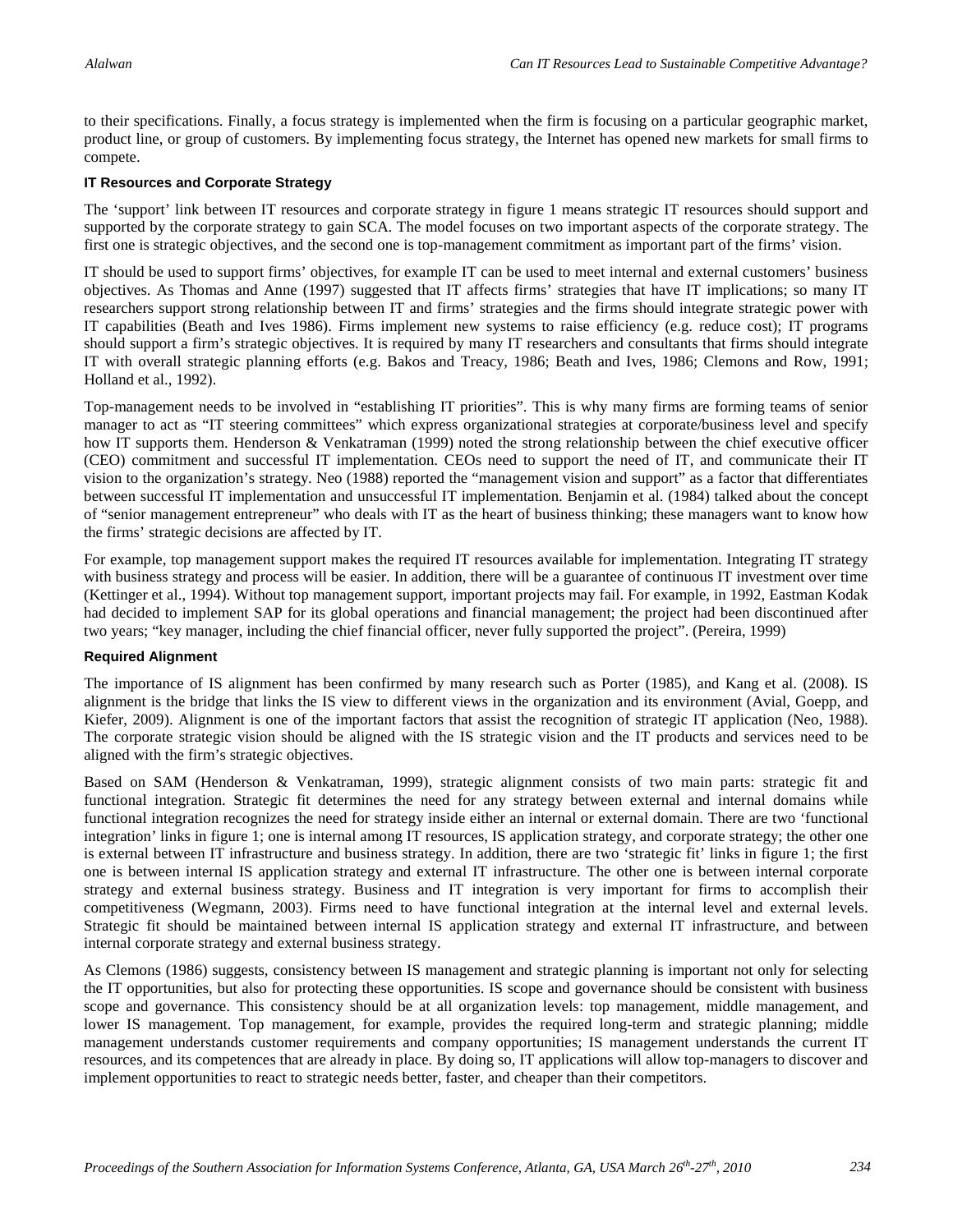#### **CONCLUSION**

IT resources alone are not likely to generate sustainable competitive advantage. To gain SCA, IT resources need to have the ability to support and be supported by corporate strategy. In addition, IT resources should have the ability to enable IS strategy. In order to guarantee consistency between business and IS strategies, functional integration is required between internal IS application strategy and corporate strategy. Moreover, strategic fit is also needed between internal IS application strategy and external IT infrastructure, and between business and corporate strategy. The proposed model is enhancing the RBV by including an alignment mechanism which is essential for every firm. This enhancement will broaden the researchers' scope in future research. Also, an empirical evaluation of this model is the required next step; future research is needed to answer the questions "how can IT resources enable IS strategy to acquire SCA?" At the same time, "how can IT resources support corporate strategy to be competitive?" And "how can alignment mechanism be implemented to help in achieving SCA?"

#### **REFERENCES**

- 1. Avial O., Goepp V, Kiefer F, (2009) Understanding and Classifying Information System Alignment Approaches, Journal of Computer Information Systems, 50, 1, 2-14
- 2. Bakos, J.Y., Treacy, M.E. (1986) Information technology and corporate strategy: a research perspective. MIS Quarterly, 10, 2, 107-119
- 3. Barney J.B., (1997) Gaining and Sustaining Competitive Advantage, Addison-Wesley, Reading, MA.
- 4. Barney, J. (1991). Firm Resources and Sustained Competitive Advantage. Journal of Management, 17, 1, 99
- 5. Beath, C. M., Ives B. (1986) Competitive Information Systems in Support of Pricing, MIS Quarterly, 1, 1, 85-96.
- 6. Benjamin, R., J. Rockart, M. S., Wyman J. (1984). Information technology: A strategic opportunity, Sloan Management Review, 27-34.
- 7. Bharadwaj, A. S. (2000) A Resource-Based Perspective on Information Technology Capability and Firm Performance: An Empirical Investigation, MIS Quarterly, 24, 1, 169-196.
- 8. Clark K, B., Holloway C.A., Wheelwright (1994) Development Projects: the Engine of Renewal, Harvard Business, 72, 5, 110
- 9. Clemons, E., Row, M. (1987) Cash Management Accounts: A Case Study in Strategic Information Systems, Proceedings of the 21st Hawaii International Conference on System Sciences, IEEE Computer Society Press, Los Alamitos, CA, 131-140.
- 10. Clemons, E., Weber, B. (1990) London's Big Bang: A Case Study of Information Technology, Competitive Impact, and Organizational Change, Journal of Management Information Systems, 6, 4, 41-60.
- 11. Clemons, E.K. (1986) Information Systems for Sustainable Competitive Advantage, Information & Management, 11, 3, 131
- 12. Clemons, E.K., Row, M.C. (1991) Sustaining IT Advantage: The Role of Structural Differences, MIS Quarterly, 15, 3, 275.
- 13. Dierickx, I., Cool K. (1989) Asset stock accumulation and sustainability of competitive advantage. Management Science, 35, 12, 1504-1511.
- 14. Feeny D, Ives B. (1990) In Search of Sustainability: Reaping Long-term Advantage from Investments in Information Technology. Journal of Management Information Systems, 7, 1, 27-46.
- 15. Hayes R.C., Wheelright, S.C. (1984) Restoring our competitive edge: Competing through manufacturing. New York, NY: John Wiley.
- 16. Henderson, J.C., and Venkatraman, N. (1999) Strategic alignment: leveraging information technology for transforming organizations, IBM Systems Journal ,32, 1, 4-17
- 17. Holland, C, G. Lockett and I. Blackman (1992) Planning for electronic data interchange, Strategic Management Journal, 13, 7, 539-550
- 18. Hulland, J., Wade, M., (2004) Review: the resource-based view and information systems research: review, extension,